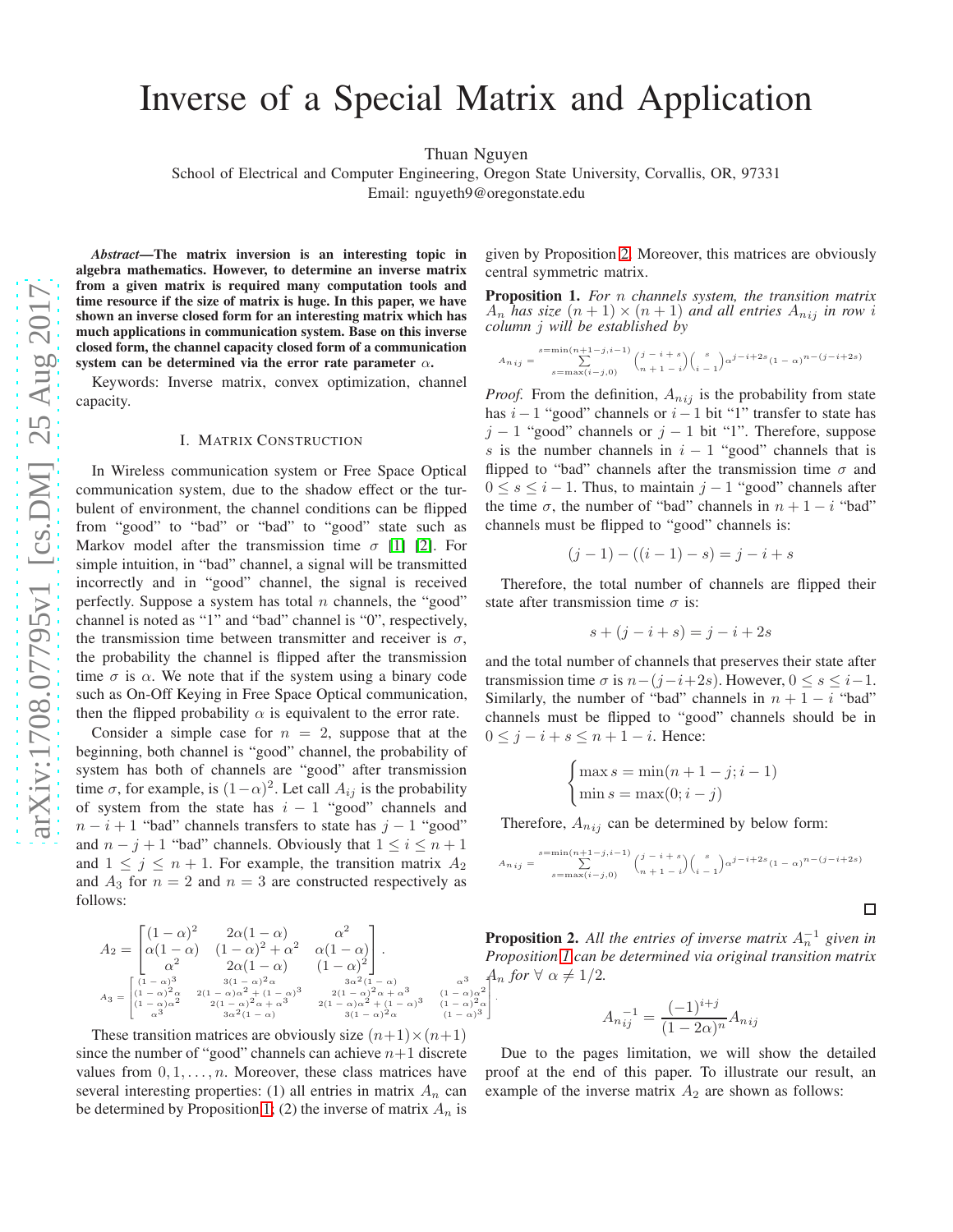$$
A_2^{-1} = \frac{1}{(1 - 2\alpha)^2} \begin{bmatrix} (1 - \alpha)^2 & -2\alpha(1 - \alpha) & \alpha^2 \\ -\alpha(1 - \alpha) & (1 - \alpha)^2 + \alpha^2 & -\alpha(1 - \alpha) \\ \alpha^2 & -2\alpha(1 - \alpha) & (1 - \alpha)^2 \end{bmatrix}.
$$

Next, base on the existence of inverse matrix closed form, we will show that a capacity closed form for a discrete memory-less channel can be established. We note that in [\[3\]](#page-2-2), the authors said that haven't closed form for channel capacity problem. However, with our approach, the closed form can be established for a wide range of channel with error rate  $\alpha$  is small.

## II. OPTIMIZE SYSTEM CAPACITY

A discrete memoryless channel is characterized by a channel matrix  $A \in \mathbb{R}^{m \times n}$  with m and n representing the numbers of distinct input (transmitted) symbols  $x_i$ ,  $i = 1, 2, \ldots, m$ , and output (received) symbols  $y_j$ ,  $j = 1, 2, ..., n$ , respectively. The matrix entry  $A_{ij}$  represents the conditional probability that given a symbol  $x_i$  is transmitted, the symbol  $x_j$  is received. Let  $p = (p_1, p_2, \dots, p_m)^T$  be the input probability mass vector, where  $p_i$  denotes the probability of transmitting symbol  $x_i$ , then the probability mass vector of output symbols  $q = (q_1, q_2, \dots, q_n)^T = A^T p$ , where  $q_i$  denotes the probability of receiving symbol  $y_i$ . For simplicity, we only consider the case  $n = m$  such that the number of transmitted input patterns is equal the number of received input patterns. The mutual information between input and output symbolsis:

$$
I(X;Y) = H(Y) - H(Y|X),
$$

where

$$
H(Y) = -\sum_{j=1}^{j=n} q_j \log q_j
$$
  

$$
H(Y|X) = \sum_{i=1}^{m} \sum_{j=1}^{n} p_i A_{ij} \log A_{ij}.
$$

Thus, the mutual information function can be written as:

$$
I(X;Y) = -\sum_{j=1}^{j=n} (A^T p)_j \log (A^T p)_j + \sum_{i=1}^{m} \sum_{j=1}^{n} p_i A_{ij} \log A_{ij},
$$

where  $(A^T p)_j$  denotes the jth component of the vector  $q = (A^T p)$ . The capacity C of a discrete memoryless channel associated with a channel matrix A puts a theoretical maximum rate that information can be transmitted over the channel [\[3\]](#page-2-2). It is defined as:

<span id="page-1-0"></span>
$$
C = \max_{p} I(X;Y). \tag{1}
$$

Therefore, finding the channel capacity is to find an optimal input probability mass vector  $p$  such that the mutual information between the input and output symbols is maximized. For a given channel matrix A,  $I(X;Y)$  is a concave function in p [\[3\]](#page-2-2). Therefore, maximizing  $I(X; Y)$  is equivalent to minimizing  $-I(X; Y)$ , and the capacity problem can be cast as the following convex problem:

Minimize:

$$
\sum_{j=1}^{n} (A^{T} p)_{j} \log (A^{T} p)_{j} - \sum_{i=1}^{m} \sum_{j=1}^{n} p_{i} A_{ij} \log A_{ij}
$$

Subject to:

$$
\begin{cases} p_i \succeq \mathbf{0} \\ \mathbf{1}^T p = 1 \end{cases}
$$

Optimal numerical values of  $p^*$  can be found efficiently using various algorithms such as gradient methods [\[4\]](#page-2-3) [\[5\]](#page-2-4). However, in this paper, we try to figure out the closed form for optimal distribution  $p$  via KKT condition. The KKT conditions state that for the following canonical optimization problem:

Problem Miminize:  $f(x)$ 

Subject to:

$$
g_i(x) \le 0, i = 1, 2, ..., n,
$$
  
 $h_j(x) = 0, j = 1, 2, ..., m,$ 

construct the Lagrangian function:

<span id="page-1-1"></span>
$$
L(x, \lambda, \nu) = f(x) + \sum_{i=1}^{n} \lambda_i g_i(x) + \sum_{j=1}^{m} \nu_j h_j(x), \quad (2)
$$

then for  $i = 1, 2, \ldots, n$ ,  $j = 1, 2, \ldots, m$ , the optimal point  $x^*$  must satisfy:

$$
\begin{cases}\ng_i(x^*) \le 0, \\
h_j(x^*) = 0, \\
\frac{dL(x,\lambda,\nu)}{dx^*} |_{x=x^*,\lambda=\lambda^*,\nu=\nu^*} = 0, \\
\lambda_i^* x_i^* = 0, \\
\lambda_i^* \ge 0.\n\end{cases} \tag{3}
$$

Our transition matrix that is already established in previous part can represent as a channel matrix. In the optical transmission, for example, the transmission bits are denoted by the different levels of energy, for example, in On-Off Keying code bit "1" and "0" is represented by high and low power level. This energy is received by a photo diode and converse directly to the voltage for example. However, these photo diode work base on the aggregate property when collecting all the incident energy, that said, if two channels transmit a bit "1" then the photo diode will receive the same energy "2" even though this energy comes from a different pair of channels. Therefore, the received signal is completely dependent to the number of bits "1" in transmission side. Hence, in receiver side, the photo diode will recognize  $n + 1$  states  $0, 1, 2, \ldots, n$ . From this property, the transition matrix  $A$  is the previous section is exactly the system channel matrix. The channel capacity of system, therefore, is determined as an optimization problem in  $(1)$ .

Next, we will show that the above optimization problem can be solved efficiently by KKT condition. We note that our method can establish the closed form for general channel matrix and then the results are applied to special matrix  $A_n$ . First, we try to optimize directly with input distribution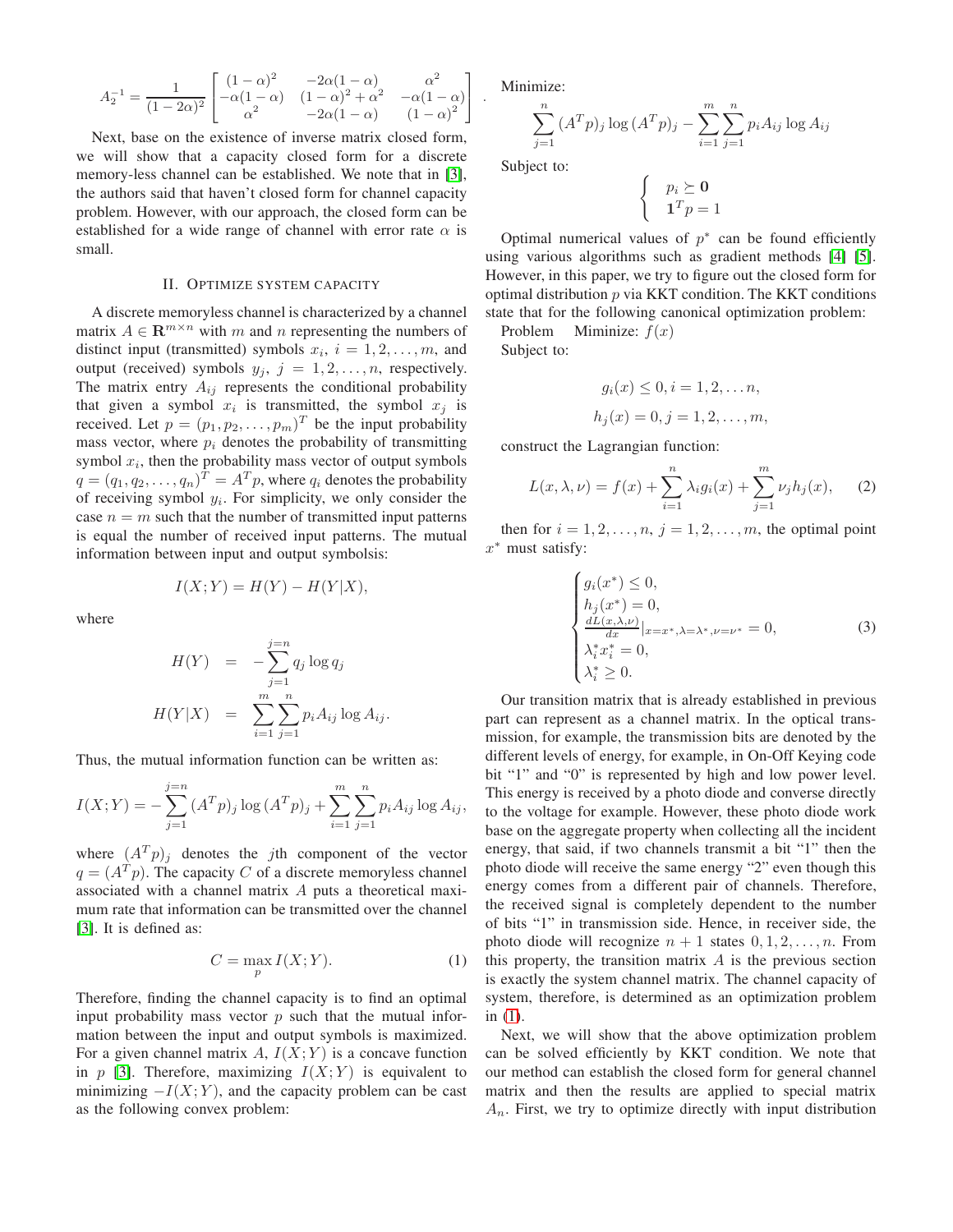p, however, the KKT condition for input distribution is too complicated to construct the first derivation. On the other hand, base on the existence of inverse channel matrix, the output variable is more suitable to work with KKT condition since. Due to  $0 \le q_i \le 1$ , the Lagrange function from [\(2\)](#page-1-1) with output variable  $q$  is:

$$
L(q_j, \lambda_j, \nu_j) = I(X, Y) + \sum_{j=1}^{j=n} q_j \lambda_j + \nu (\sum_{j=1}^{j=n} q_j - 1)
$$

Using KKT conditions, at optimal point  $q_j^*$ ,  $\lambda_j^*$ ,  $\nu^*$ :

$$
\begin{cases} q_j^* \geq 0 \\ \sum_{j=1}^{j=n} q_j^* = 1 \\ \nu^* - \lambda_j^* - \frac{dI(X, Y)}{dq_j^*} = 0 \\ \lambda_j^* \geq 0 \\ \lambda_j^* q_j^* = 0 \end{cases}
$$

Because  $0 \le p_i \le 1, i = 1, ..., (n)$  and  $\sum_{i=1}^{n} p_i = 1$ , so always exist  $p_i > 0$ . From  $q_j = \sum_{i=1}^{i=n} p_i A_{ij}$  with  $\forall A_{ij} > 0$ ,<br>we see algority that  $\alpha > 0$  with  $\forall \alpha$  or  $\alpha^* > 0$  with  $\forall \alpha^*$ we can see clearly that  $q_j > 0$  with  $\forall q_j$  or  $q_j^* > 0$  with  $\forall q_j^*$ .

Therefore with fifth condition,  $\lambda_j^* = 0$  with  $\forall \lambda_j^*$ . Then, we have simplified KKT conditions:

$$
\begin{cases} \sum_{j=1}^{j=n} q_j^* = 1\\ \nu^* - \dfrac{dI(X,Y)}{dq_j^*} = 0 \end{cases}
$$

The derivations are determined by:

$$
\frac{dI(X,Y)}{dq_j} = \sum_{i=1}^{i=n} A_{ji}^{-1} \sum_{j=1}^{j=n} A_{ij} \log A_{ij} - (1 + \log q_j)
$$

Let call:

$$
\sum_{i=1}^{i=n} A_{ji}^{-1} \sum_{j=1}^{j=n} A_{ij} \log A_{ij} = K_j
$$

Next, using derivation of I(X,Y) at  $q_j = q_j^*$  and last  $KKT$ condition:

$$
\nu^* = K_j - (1 + \log q_j^*)
$$

Hence:

$$
q_j^* = 2^{K_j - \nu^* - 1}
$$

Next, using first  $KKT$  simplified condition, we have the sum of all output states is 1.

$$
\sum_{j=1}^{j=n} 2^{K_j - \nu^* - 1} = 1
$$

$$
2^{\nu^*} = \sum_{j=1}^{j=n} 2^{K_j - 1}
$$

Therefore,  $\nu^*$  can be figured out by:

$$
\nu^* = \log \sum_{j=1}^{j=n} 2^{K_j - 1}
$$

From the second KKT simplified condition, we can compute  $\forall q_j^*$ :

$$
q_j^* = 2^{K_j - \nu^* - 1}
$$

And finally:

$$
p^{T^*} = q^{T^*} A_{ij}^{-1}
$$

Due to the channel matrix is a closed form of  $\alpha$ , the optimal input vector p and output vector q also is a function of  $\alpha$ . However, we note that since the KKT condition works directly to the output variable q, the optimal input  $p$  can be invalid  $p_i > 1$  or  $p_i < 0$ . In next step, our simulations shown that for  $n \leq 10$  and  $\alpha \leq 0.2$ , both output and input vector are valid. That said, our approach will be worked with a good system where the error probability  $\alpha$  is small. In case of the invalid optimal input vector, the upper bound of channel capacity, of course, will be established.

#### III. CONCLUSION

In this paper, our contributions are twofold: (1) establish an inverse closed form for a class of channel matrix based on the error probability  $\alpha$ ; (2) figure out the closed form for channel matrix with small error rate  $\alpha$  and determine the upper bound system capacity for a high error rate channel.

#### **REFERENCES**

- <span id="page-2-0"></span>[1] Jeff McDougall and Scott Miller. Sensitivity of wireless network simulations to a two-state markov model channel approximation. In *Global Telecommunications Conference, 2003. GLOBECOM'03. IEEE*, volume 2, pages 697–701. IEEE, 2003.
- <span id="page-2-1"></span>[2] Hong Shen Wang and Nader Moayeri. Finite-state markov channel-a useful model for radio communication channels. *IEEE transactions on vehicular technology*, 44(1):163–171, 1995.
- <span id="page-2-2"></span>[3] Thomas M Cover and Joy A Thomas. *Elements of information theory*. John Wiley & Sons, 2012.
- <span id="page-2-3"></span>[4] Michael Grant, Stephen Boyd, and Yinyu Ye. Cvx: Matlab software for disciplined convex programming, 2008.
- <span id="page-2-4"></span>[5] Stephen Boyd and Lieven Vandenberghe. *Convex optimization*. Cambridge university press, 2004.

#### **APPENDIX**

### Proof for Proposition [2.](#page-0-1)

*Proof.* To simplify our notation, the "good" and "bad" channel are represented by bit "1" and "0", respectively. Next, we will use the definition to show that:

$$
A_n A_n{}^{-1} = I
$$

If matrix  $A_n^*$  is constructed by  $A_{nij}^* = (-1)^{i+j} A_{nij}$ , then we need to show that:

$$
A_n A_n^* = B = (1 - 2\alpha)^n I
$$

Firstly, we note that the  $A_{nij}$  and  $A_{nij}^*$  is only different by sign of the first index  $(-1)^{i+j}$ . Therefore,  $B_{ij}$  which is computed by product of row i in matrix  $A_{nij}$  and column j in matrix  $\overrightarrow{A}_{n \, i j}^*$ , can be computed by:

$$
B_{ij} = \sum_{k=1}^{k=n+1} A_{nik} A_{nkj}^*
$$